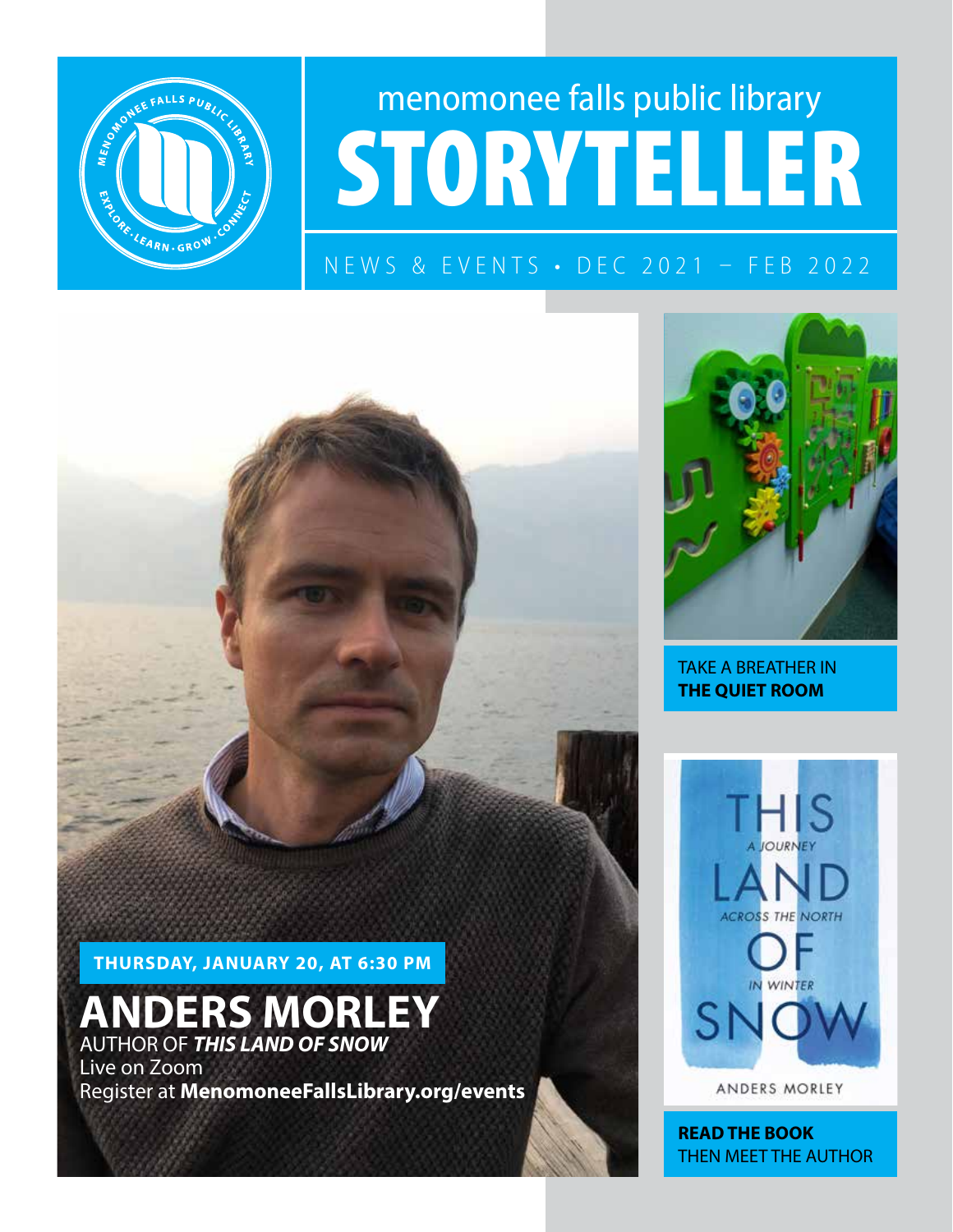### CHILDREN'S PROGRAMS

#### FAMILY STORYTIME

Join Ms. Amanda and Ms. Lisbeth for stories, songs, and rhymes in our Community Room. After storytime, make sure to pick up a takehome craft kit. Storytime is best suited for kids ages 2 – 5, but all are welcome!

Call 262-532-8915 for more information. Go to MenomoneeFallsLibrary.org/events to sign up. Registration is required.

### LEGO CLUB

Calling all LEGO enthusiasts ages 5 – 11! Drop in for some creative building time. We'll have suggested challenges for you to try, or you can build your own creation. Projects will be on display for the following month.

Date:

- Wednesday, December 1
- Wednesday, January 12
- Wednesday, February 2

Time: 3:00 – 5:00 PM Location: Children's Program Room

### FAMILY FUN DAY

The whole family is invited to drop by the Library to complete crafts and activities based around a theme. Check MenomoneeFallsLibrary.org/events closer to each date to see that month's theme.

Date:

- Saturday, December 11
- Saturday, January 15

• Saturday, February 12 Time: 10:00 AM – 2:00 PM Location: Children's Program Room

### CHILDREN'S WINTER READING CHALLENGE

Track your winter reading and win prizes! Sign up at MenomoneeFallsLibrary.beanstack.org.

# THE QUIET ROOM

We are pleased to introduce our new multi-purpose Quiet Room, located in the Children's Department. Formerly known as the Mother's Room, this space has been redesigned to function as both a sensory room and a family space.

The Quiet Room can be used by families with children who are feeling overwhelmed and need a sensory break. The small room features calming blue paint and light filters that reduce the glare and flicker of fluorescent lights, creating a calm blue hue.

What is in the Quiet Room?

- Giant Bean Bag Allows for both soft seating and a place to stretch out and lay down.
- Soft Padded Glider/Rocking Chair Used for slow rhythmic rocking which can be calming.
- Wiggle Cushion Helpful for children who have a lot of wiggles. The small raised bumps provide extra tactile support. For use on the floor or in a chair.
- Multi-Sensory Wall Activities Calm anxiety and restore focus by directing energy to the activities on the wall.
- Bubble Tube Filled with water the bubble tube has bubbles that create shifting patterns of light and provides a white noise sound.
- Weighted Lap Pad Placed over your lap this sensory tool can help restore calm and focus. (For 3 years and up)

The Quiet Room also has a diaper changing station, and families are welcome to use the glider for feeding.

Be sure to check out The Quiet Room next time you visit the Library.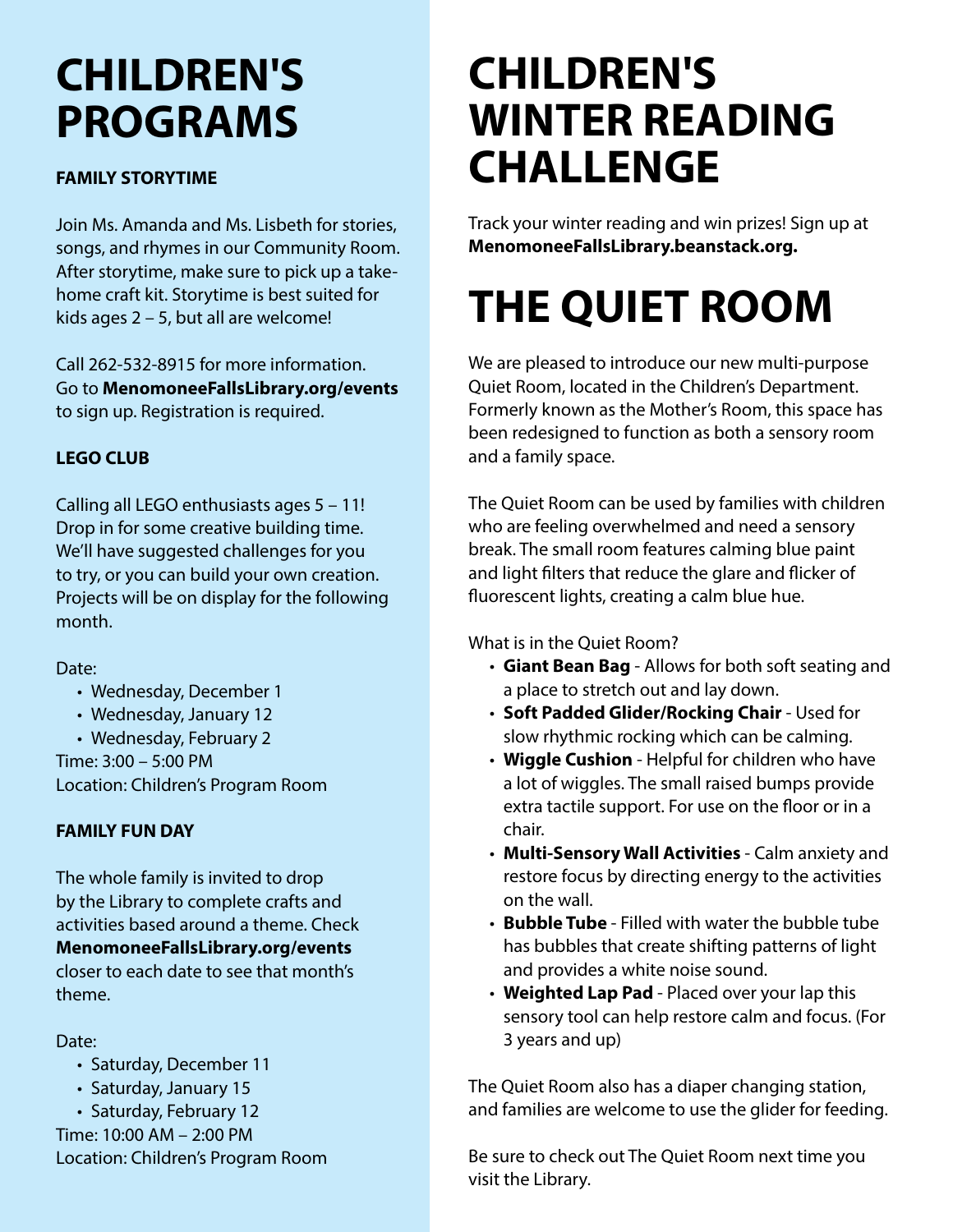# TEEN LIBRARY COUNCIL

The TLC is a group of teen volunteers who promote and create teen programming and services at the Library. Activities, under the guidance of the Teen Services Coordinator, include:

- Advise, plan, and implement teen programs
- Write articles or reviews for the teen webpage, social media accounts, and newsletter
- Recommend books, movies, CDs, and magazines for the collection
- Assist in creating an inviting teen space in the Library



The goal of TLC is to provide leadership and volunteer experience to positive, responsible, and energetic teens (ages 13 – 18). We wish to strengthen the Library's ties to teens in the community by using their knowledge and creativity to create programs and further expand our collection.

Teens interested in joing the TLC can sign up at **MenomoneeFallsLibrary.org/teens**.

## TEEN PROGRAMS

Intended for teens ages 13 – 18.

### ANIME CLUB

Anime Club in the Teen Space! Every month we'll watch a couple episodes of anime, chat, have some snacks, and vote on what to watch next time!

#### Date:

- Wednesday, December 8
- Wednesday, January 12
- Wednesday, February 9

Time: 3:00 – 4:30 PM

Location: Teen Space

### GAMER GATHERING

Open gaming! Hang out and play the PS4, Nintendo Switch, board games or card games!

Date:

- Friday, December 10
- Friday, January 7
- Friday, January 21
- Friday, February 4
- Friday, February 18

Time: 3:00 – 4:30 PM

Location: Teen Space

### WHAT THE CRAFT?!

Let's get crafty! Each month we'll create a craft/project for you to keep.

Date:

- Wednesday, December 15
- Wednesday, January 26
- Wednesday, February 23

Time: 3:00 – 4:30 PM

Location: The Forge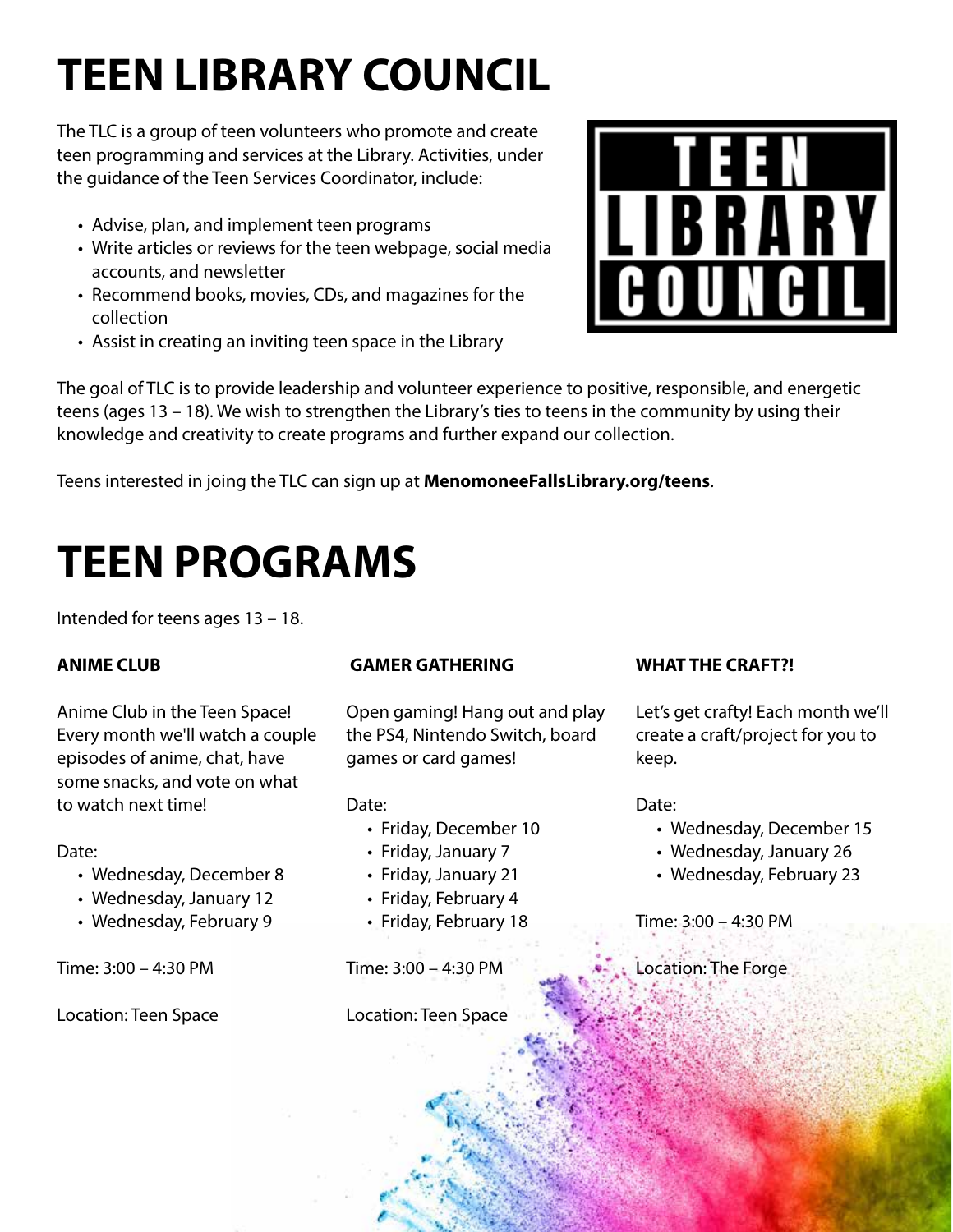### ADULT WINTER READING PROGRAM

MONDAY, JANUARY 10 – SUNDAY, FEBRUARY 27

What's better in winter than curling up with a blanket, a hot beverage, and a good book? Winning prizes for it! Sign up on Beanstack, log at least 180 minutes of reading per week, and you'll be eligible to win a free book! Read a grand total of 1260 minutes over the entire seven-week challenge, and you could win a gift card! Pre-registration opens on Monday, January 3.

Register at MenomoneeFallsLibrary.beanstack.org

### ADULT PROGRAMS

#### BASIC YOGA WITH DIANE SUTRICK

Wednesday, January 5 6:00 – 7:00 PM Community Room

#### HISTORIC FUSSVILLE WITH CAROLE MCGIBANY

Monday, January 10 6:30 – 7:30 PM Community Room

#### *THIS LAND OF SNOW* WITH ANDERS MORLEY

Thursday, January 20 6:30 – 7:30 PM Virtual (Zoom)

### THE STREETS OF OLD MENOMONEE FALLS WITH JILL SCHMIDT

Monday, February 7 6:30 – 7:30 PM Community Room

# BOOK CLUBS

### FICTION BOOK CLUB

*Moonlight Over Paris* by Jennifer Robson Thursday, December 9 at 7:00 PM Children's Program Room

*Before We Were Yours* by Lisa Wingate Thursday, January 13 at 7:00 PM Children's Program Room

*The Love Hypothesis* by Ali Hazelwood Thursday, February 10 at 7:00 PM Children's Program Room

### NONFICTION BOOK CLUB

*Bad Blood: Secrets and Lies in a Silicon Valley Startup* by John Carreyrou Tuesday, January 25 at 7:00 PM Children's Program Room

### **GENEALOGY**

Obituaries: Reading Between the Lines Wednesday, January 26 at 7:00 PM Community Room

Vital Records: Birth, Death, Marriage Records Wednesday, February 23 at 7:00 PM Community Room

Register for all adult events at MenomoneeFallsLibrary.org/events or call 262-532-8920.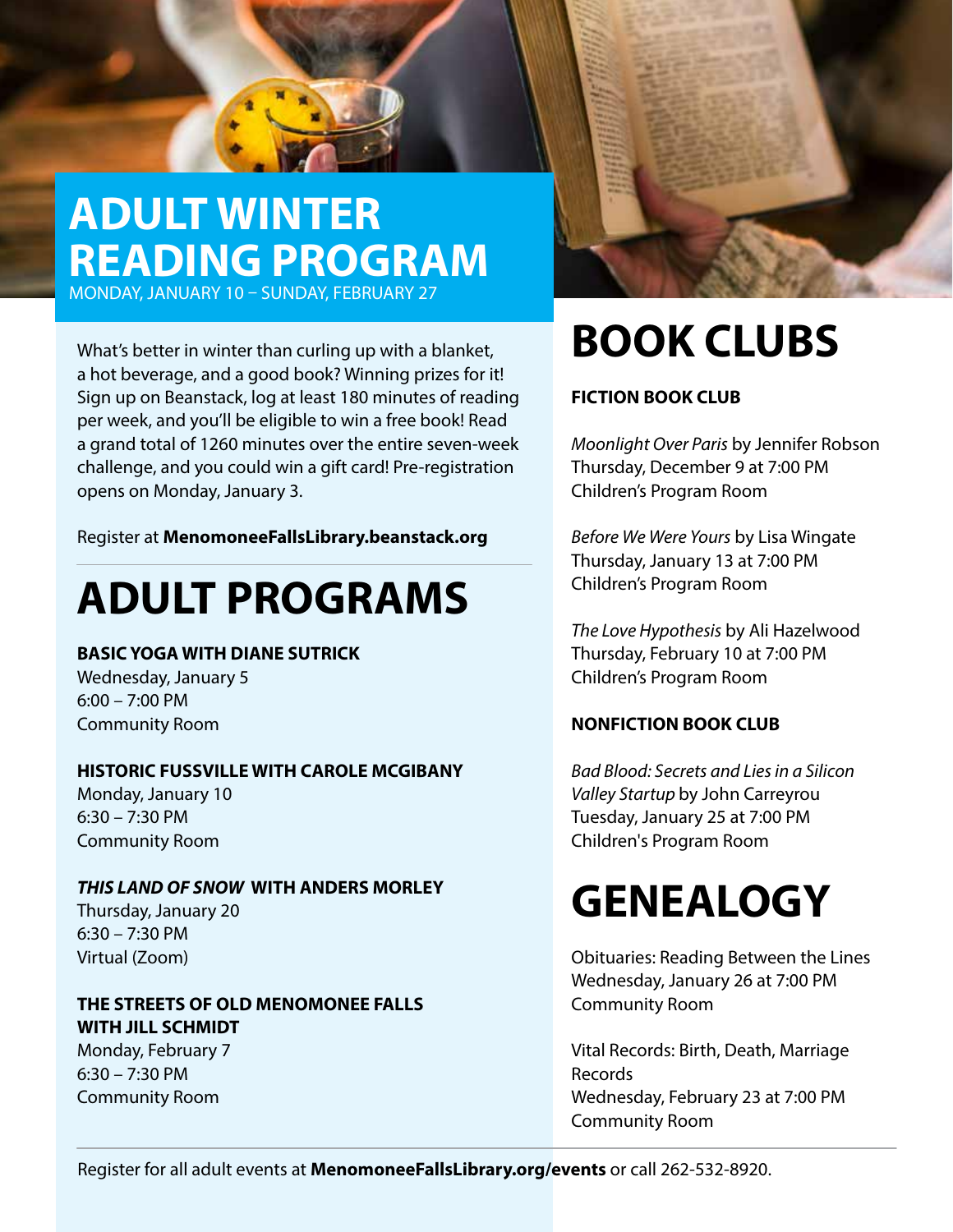### MOVIE **SCHEDULE**

Register at MenomoneeFallsLibrary. org/events or call the Adult Desk at 262-532-8920. Registration is required to reserve a seat. Seating is limited to 40 persons. Movies are shown in the Community Room.

*Christmas in Connecticut (1945)*  Tuesday, December 14 at 2:15 PM

*Last Christmas (2019)*  Thursday, December 16 at 2:15 PM and 6:15 PM

*The Courier (2020)* Tuesday, January 18 at 2:15 PM

*The Good Traitor (2020)* Thursday, January 20 at 2:15 PM

*Downton Abbey (2019)* Tuesday, February 15 at 2:15 PM

*All My Life (2020)* Thursday, February 17 at 2:15 PM and 6:15 PM

### DOCUMENTARY FILM SHOWINGS

Join us for a screening of a documentary film, plus a short discussion afterwards.

*The Hello Girls (2018)* Wednesday, January 12 at 10:00 AM

*Pick of the Litter (2018)* Wednesday, February 9 at 10:00 AM

As we continue to navigate the ongoing public health situation, we may need to transition in-person programs to virtual offerings. Please check our website/social media for notifications of any changes.

# CHARITABLE GIVING

At Menomonee Falls Public Library, we pride ourselves on always going the extra mile. We are able to continue doing so with the generosity of many wonderful people.

If you are interested in giving a monetary donation to the Library, checks can be made out to Menomonee Falls Public Library and sent to the attention of Library Director Jacqueline Rammer. Whether you can give \$5 or \$500, we sincerely appreciate you keeping the Library in mind with your charitable giving. Your funds will go towards programming, innovative technology, materials, and more. We recently received a donation from the family of the late Carol Lyden, whose memory now lives on in the Maude Shunk Local History Room. With the donation in her honor, we were able to purchase equipment making fast, simple scanning of family photos possible. Be sure to check out our new Memory Lab coming soon.

The Library can also be recognized through matching gift programs. By checking with your employer, you may discover that your company or organization will match any contribution you make the Menomonee Falls Public Library or our 501(c) 3 nonprofit group, the Menomonee Falls Library Friends.

If you would rather donate in-kind, we have a blossoming wish list for our children's and teen departments and special areas like The Forge and our Library of Things collection. You can find the wish list on our website. We would be very grateful if you keep the Library in mind while you shop this year.

We also accept donations of books, DVDs, CDs, and more. For more information on what we accept, please visit our website.

Questions about making a donation? Please call the Library Director at 262-532-8931. Thank you for helping make the Library exceptional.



Menomonee Falls Public Library W156 N8436 Pilgrim Rd. Menomonee Falls, WI 53051 262-532-8900 MenomoneeFallsLibrary.org